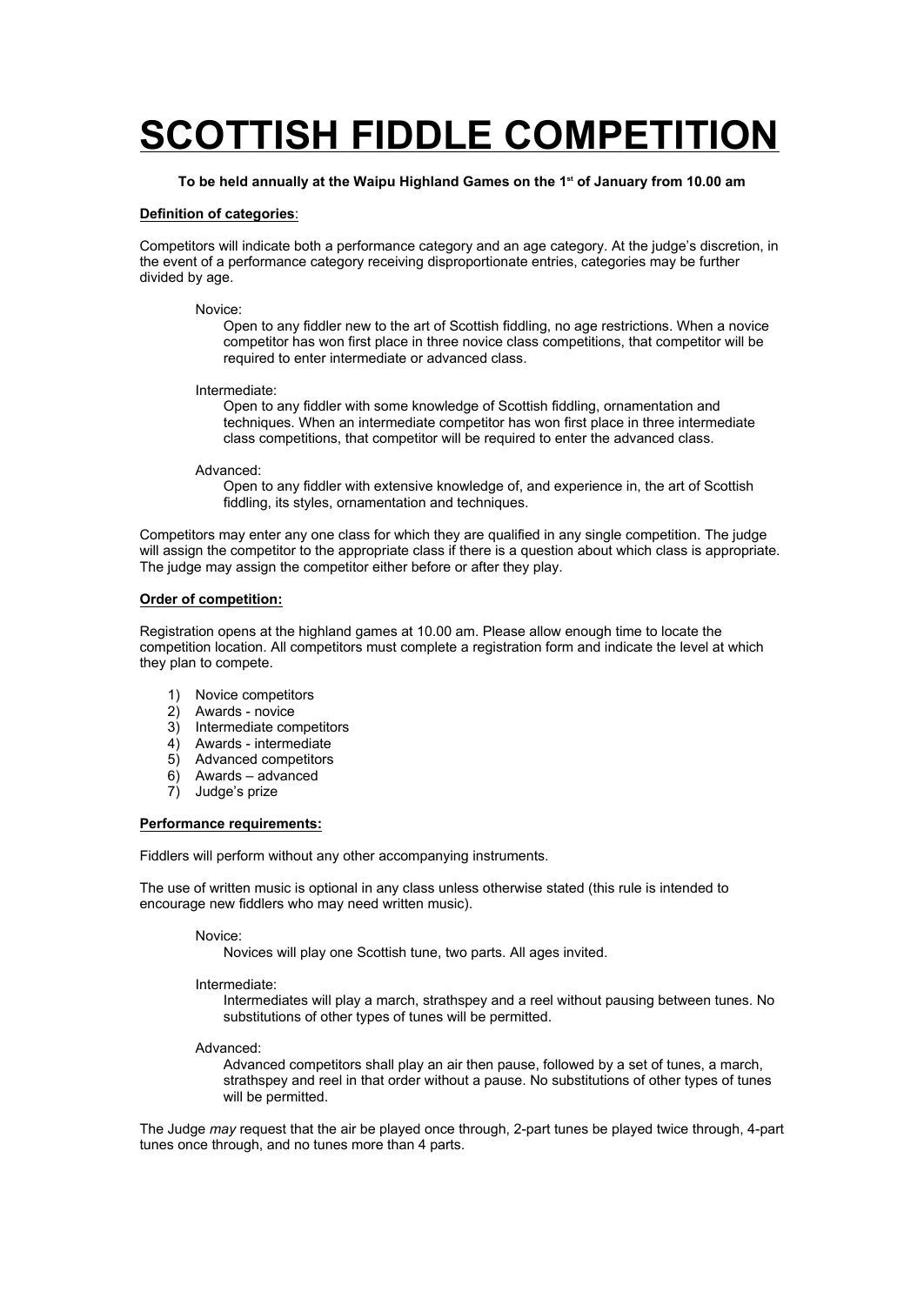In the event the judge is unable to decide the ranking of contestants from the first performance, the judge may either declare a tie or request a second performance.

#### **Judging criteria**

For the opening air and the march-strathspey-reel sequence, the following factors will be considered:

Timing:

The tempo and rhythm must be appropriate both to the tune chosen and to the style of execution. While some variation may be appropriate for proper interpretation, the overall context and structure of the tune should not be lost.

#### Execution:

This may include command of the instrument, bowing, ornamentation, correct intonation and the mastery of effects.

Expression:

This is the quality of the performance that appeals to the listeners' feelings and reflects the performer's judgment and ability in capturing and conveying the sentiment of the composer or the traditional associations of the tune.

In the march-strathspey-reel sequence, the following additional factors will be considered as part of expression:

Transitions:

Does the transition between each tune provide an effective bridge in terms of melodic flow, tone and rhythm?

Overall coherence:

The extent to which the tunes as played stand together as a coherent musical statement.

In all aspects, performance in the traditional Scottish style will be the significant element in distinguishing otherwise technically comparable performances.

The opinion of the judge shall be final as to all aspects of competitors' performances.

## **Tune guidelines:**

The main criterion for the acceptability of any particular tune in any category should be how the tune is played, not how it was originally written. Transpositions from the original key and original tunes in the Scottish style are both permitted.

Specifically permitted in each category are:

Air:

Any slow air, pastoral, slow strathspey, lament, or other tune played as an air.

March:

Any march (pipe march or other) whether 2/4, 4/4/, 6/8 (or any other time signature), or any other tune played as a march.

Strathspey:

Any dance strathspey or other tune played as a strathspey.

Reel:

Any reel, Scots measure, hornpipe, or other tune played as a reel.

Waltzes, jigs (6/8 and 9/8) and hornpipes

Such tunes will be allowed in the novice category, but will when played in the original manner they will NOT be allowed as substitutions for any of the categories above.

## **Other:**

Entry fee received in advance includes the gate fee. Walk-in entries will be accepted - buy your own gate pass.